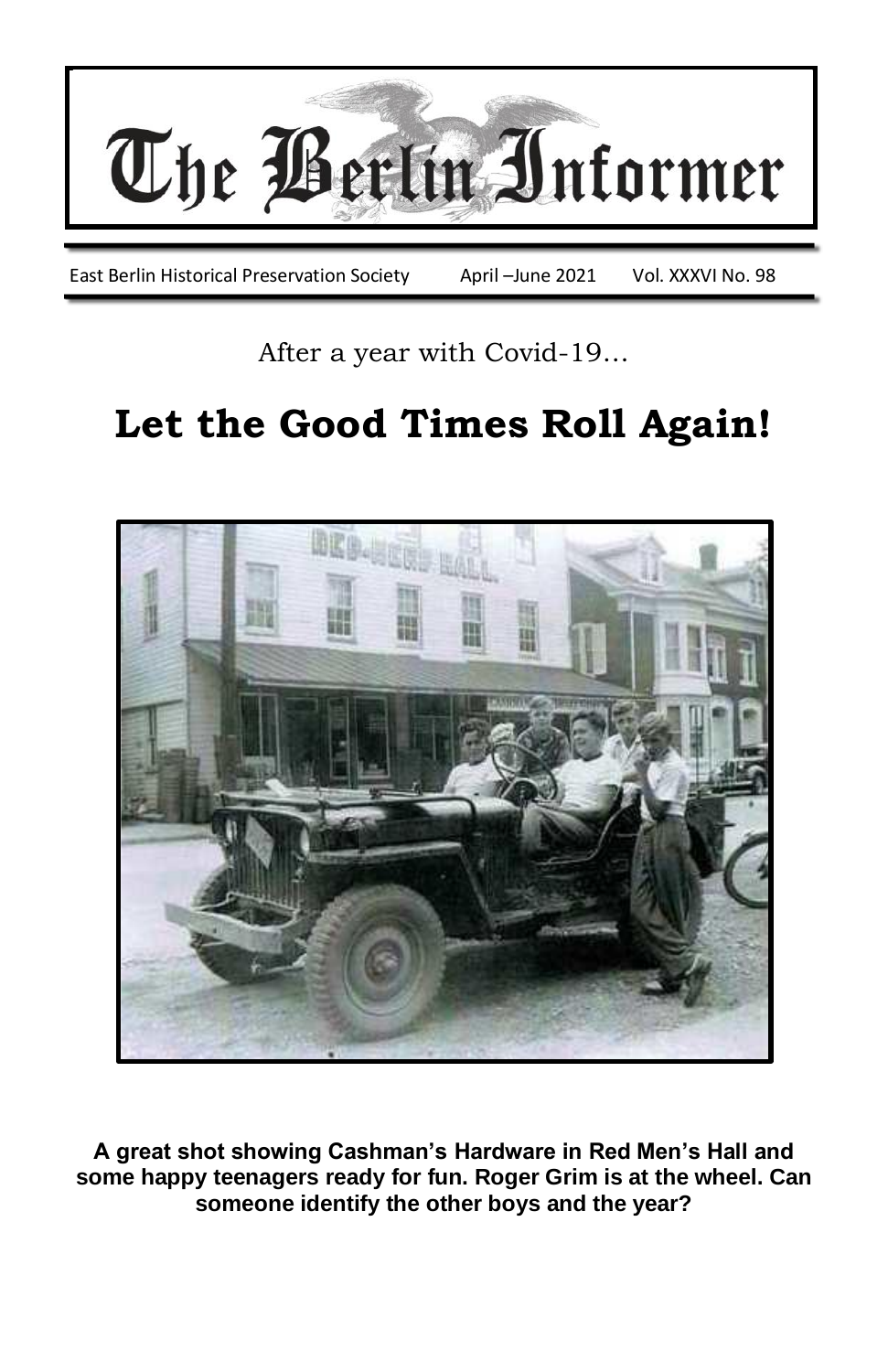# **A Message from the President…**

Welcome to the Friends and Members of the EBHPS,

It has finally come to pass, an end to the cold of winter and now the fine days of spring and its blossoms. The buds are active along with the spring peepers. We will now be going on about our plans as well.

Although the continuing changes affect our decisions for gathering together, we should be able to meet once again before long. During the past year we met with difficulties which affected our usual election process. Board members agreed to remain in office for this year and this fall we will resume our usual annual elections.

We need members to step forward to fill the offices of president, vice-president and some board members who will be stepping down. Mary Titzell will be leaving her position as Membership Chair as she and Dave start a new chapter in their lives, moving to a new home south of Carlisle. Please consider joining or even chairing some committees and work parties.

What ideas do you, the membership, have for the direction of this society? We are considering educational offerings for members and nonmembers alike including hearth cooking, fire building, chair caning, scrimshaw, candle making, etc. Weekends? Meeting programs? What are your ideas? This is your society; what are your thoughts?

Our society began with a small group of friends sitting around a dining room table. They started with a love of handmade crafts and decided to sell them on the street in town. It became, eventually, the East Berlin Historical Colonial Day Craft Show. It was nationally known and well attended. Just a few people and look where it took us; no skills, just enthusiastic people

I remain your servant, President Richard Fox

#### **Membership**

Thank you to all who have joined and to those who have renewed for 2021. As of March 24 we have 106 current members, including 45 life members. Your support is greatly appreciated.

Submitted by Mary Titzell

#### **The Berlin Informer**

Published 4 times a year by the East Berlin Historical Preservation Society and provided to society members as a benefit of their support. All materials are Copyright of the **East Berlin Historical Preservation Society and may not be reproduced without permission.**

**E.B.H.P.S .** 

**332 West King St. [www.ebhpspa.org](http://www.ebhpspa.org/) Editor/Publisher- Bev Jadus P.O. Box 73 717-259-0822 [baj12@verizon.net](mailto:baj12@verizon.net)**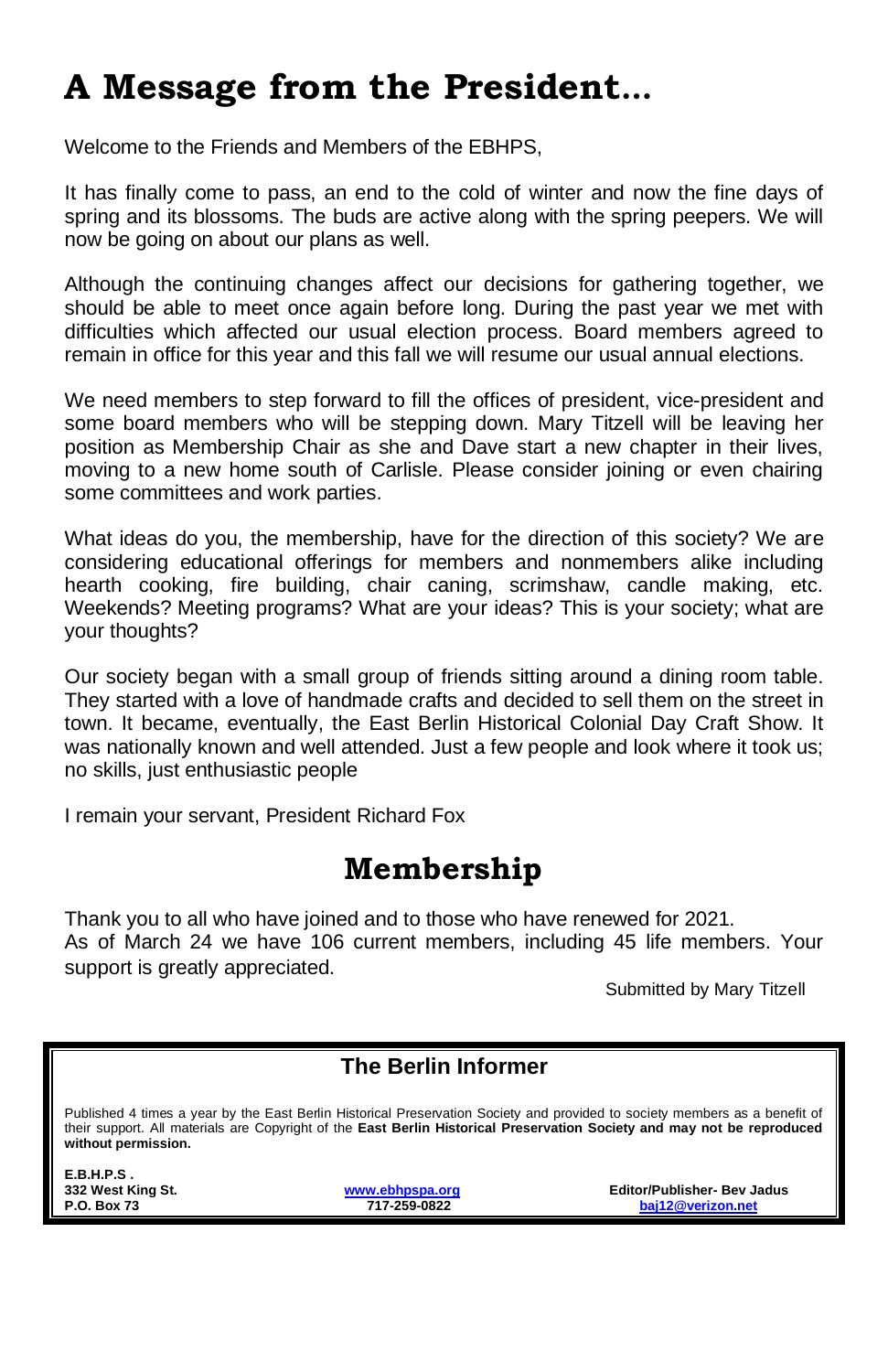## *Evidence that people are willing to support wellplanned preservation projects…*

At a time when many nonprofit historical societies are experiencing great difficulties in maintaining their current properties and programs, several area organizations are planning great steps forward:

*The Northern York County Historical Preservation Society (NYCHAPS*) has received a \$500,000 grant from the Commonwealth of PA for the Dill's Tavern location to recreate the Eichelberger distillery operation once located at the early site. Grant applications require meticulous planning in great detail, a huge and demanding job the Society clearly did very well.

*The Adams County Historical Society* has broken ground for their new museum (29,000 sq. ft.) and storage center (4000 sq. ft.) at 625 Biglerville Rd. The new complex will provide increased exhibit space for the Society's extensive collection and include climate controlled facilities.

Still another group, the *Littlestown Historical Society* is planning to build a new museum and possibly some satellite locations.

And, a short trip up along the west shore of the Susquehanna, a developer has agreed to move a stone 1841 house, home of Enola's namesake, one third of a mile uphill to a new site where it will be restored and become a museum owned by the **East Pennsboro Historical Society**. A specialty house moving company from Bucks County has been hired to relocate all 300-400 tons of it in early April. Submitted by Bev Jadus

## *Goodbye, Old House*

The year is 1978 and the Spar house is being "deconstructed", evidently to make room for the Adams County Bank. Mr. Spar was a blacksmith. Notice the East Berlin water tower just north of the log home. The property was owned by John Myers at the time of its removal.



**Does anyone you know have pictures of other early East Berlin buildings that have been lost? It would be great to copy them for the Society files.**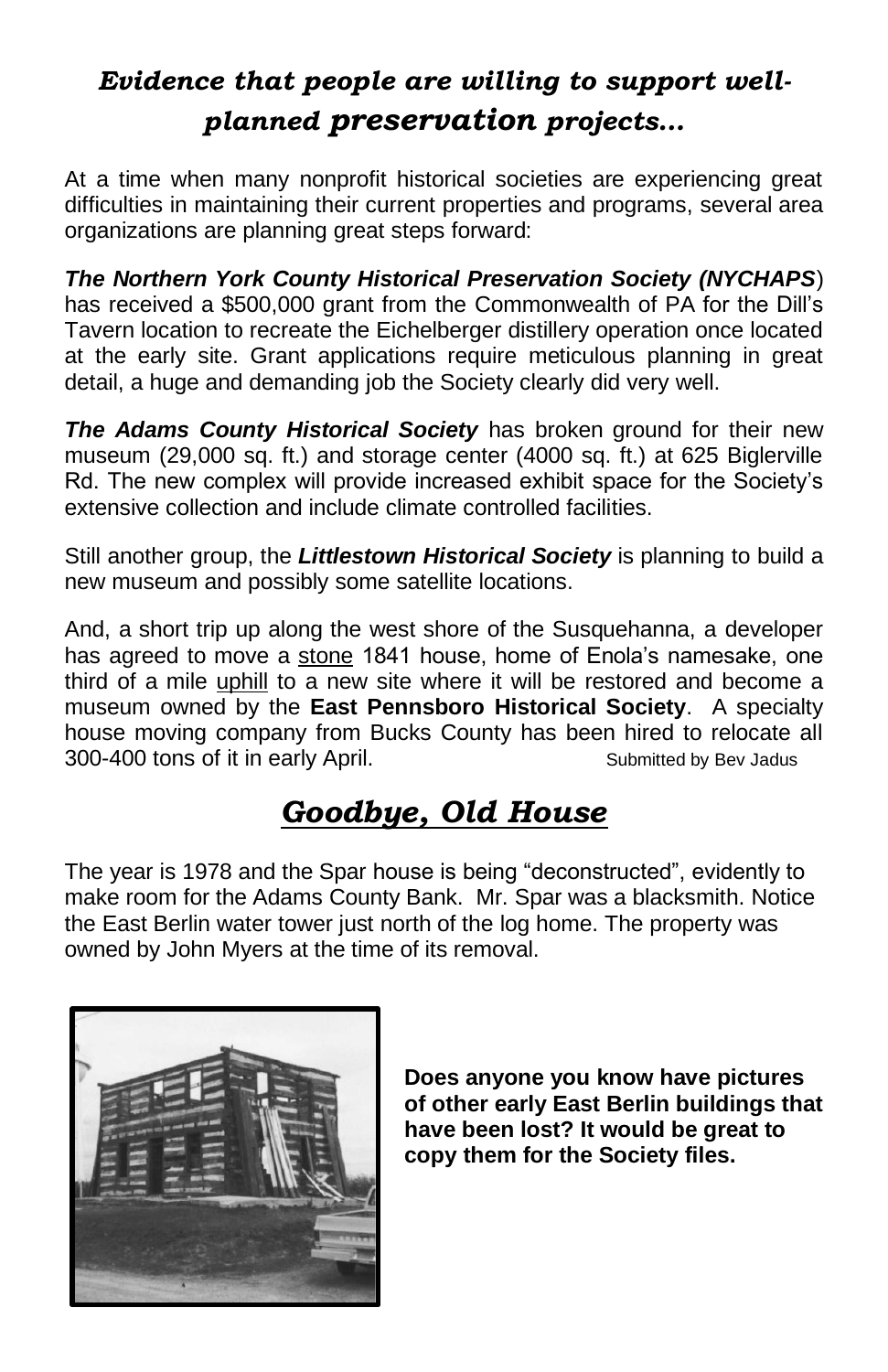#### **East Berlin by Occupation 115 Years Ago**

The Stonebraker Co. published the Directory of Adams County Boroughs including Rural Free Delivery Routes in 1906-1907. The summary of borough residents below paints a picture of a community with most needed services available locally, employment close to home, and clearly still very much in the horse and buggy era. Listings in the directory include name, spouse, occupation and street with notations for widows and students.

| Occupation:                      | #Employed:      | Occupation:<br>#Employed: |    |
|----------------------------------|-----------------|---------------------------|----|
| <b>Clothing:</b>                 |                 | <b>Home/Construction:</b> |    |
| Dress/shirt/                     |                 | Carpenters                | 15 |
| coat makers                      | 16              | Painters                  |    |
| <b>Milliners</b>                 | 2               | Paper Hangers<br>1        |    |
| Shoemakers                       | 1               | Marble/Granite<br>1       |    |
|                                  |                 | Tinner/Plumbers           | 1  |
| Railroaders (engineers,          |                 | Lumber                    | 2  |
| sectionhands)                    | 5               | Mason                     | 3  |
| Carriage, wagon, buggy, harness, |                 | Food:                     |    |
| wheelwright, dealer              | 6               | <b>Butchers</b>           | 4  |
| Hostlers, draymen, teamsters,    |                 | <b>Bakers</b>             | 3  |
| liverymen                        | 4               | <b>Millers</b>            | 5  |
| Cigar wrapper/manufacturer       | 13              | <b>Brush manuf/makers</b> | 3  |
| <b>Agricultural Implements</b>   | 4               | <b>Blacksmiths</b>        | 4  |
| <b>Ministers</b>                 |                 | Undertakers               | 1  |
| Stenographers                    |                 | Jeweler/watchmakers<br>1  |    |
| <b>Barbers</b><br>Printers<br>1  |                 |                           |    |
| Physicians                       | 2               | Veterinarian              |    |
| School teachers                  | $\overline{2}$  | Tellers/Clerks/Cashiers11 |    |
| Postmaster                       | 1               | Hardware/furniture<br>2   |    |
| <b>General Store</b>             | 1               | Café<br>3                 |    |
| <b>Bartenders</b>                |                 | 1<br>Insurance            |    |
| Marriage Agent                   | 1               | Pipe Line Walker<br>1     |    |
| Laborers                         | Domestics<br>17 |                           | 7  |
| <b>Students</b>                  | 3               | Farmers                   | 7  |

The good old days? Perhaps. No one foresaw the Spanish flu or Covid 19. What havoc would our current pandemic have caused without our understanding of and treatment for viruses?

Submitted by Bev Jadus